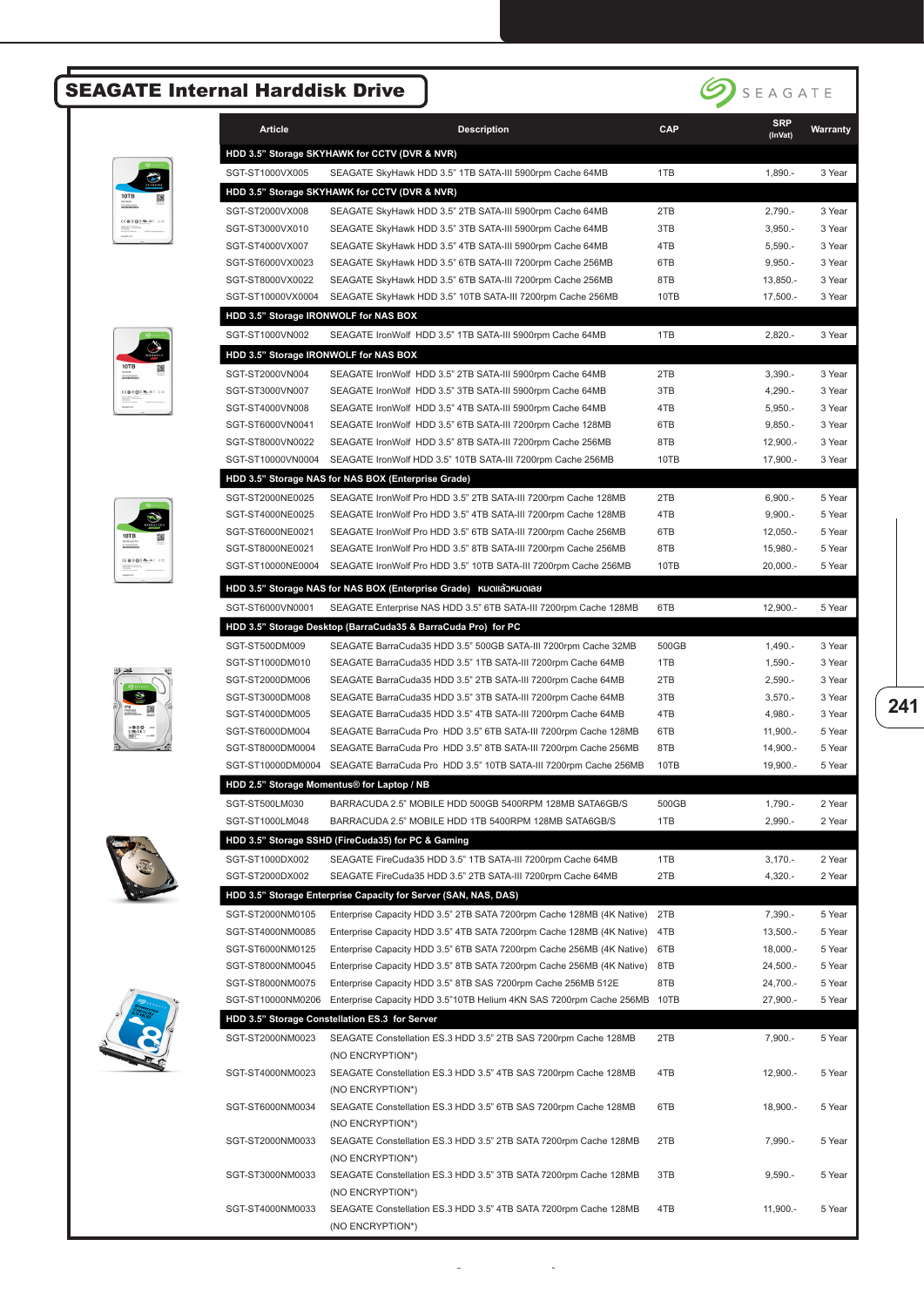| <b>SEAGATE External Harddisk Drive</b> |                                    |                                                                                                |            |                      | $\sum$ SEAGATE        |                  |
|----------------------------------------|------------------------------------|------------------------------------------------------------------------------------------------|------------|----------------------|-----------------------|------------------|
|                                        | <b>Article</b>                     | <b>Description</b>                                                                             | <b>CAP</b> | Colour               | <b>SRP</b><br>(InVat) | Warranty         |
|                                        | Backup Plus Slim 2.5"              |                                                                                                |            |                      |                       |                  |
|                                        | SGT-STDR1000300                    | Seagate® Backup Plus 2.5" Portable Drive Slim                                                  | 1TB        | <b>BLACK</b>         | 1,790.-               | 3 Year           |
|                                        | SGT-STDR1000301                    | Seagate® Backup Plus 2.5" Portable Drive Slim                                                  | 1TB        | <b>SILVER</b>        | $1,790. -$            | 3 Year           |
|                                        | SGT-STDR1000302                    | Seagate® Backup Plus 2.5" Portable Drive Slim                                                  | 1TB        | <b>BLUE</b>          | 1,790.-               | 3 Year           |
|                                        | SGT-STDR1000303                    | Seagate® Backup Plus 2.5" Portable Drive Slim                                                  | 1TB        | <b>RED</b>           | 1,790.-               | 3 Year           |
|                                        | SGT-STDR1000307<br>SGT-STDR1000309 | Seagate® Backup Plus 2.5" Portable Drive Slim                                                  | 1TB<br>1TB | <b>WHITE</b><br>GOLD | 1,790.-<br>$1,790. -$ | 3 Year<br>3 Year |
|                                        | SGT-STDR2000300                    | Seagate® Backup Plus 2.5" Portable Drive Slim<br>Seagate® Backup Plus 2.5" Portable Drive Slim | 2TB        | <b>BLACK</b>         | $2,590. -$            | 3 Year           |
|                                        | SGT-STDR2000301                    | Seagate® Backup Plus 2.5" Portable Drive Slim                                                  | 2TB        | <b>SILVER</b>        | $2,590. -$            | 3 Year           |
|                                        | SGT-STDR2000302                    | Seagate® Backup Plus 2.5" Portable Drive Slim                                                  | 2TB        | <b>BLUE</b>          | $2,590. -$            | 3 Year           |
|                                        | SGT-STDR2000303                    | Seagate® Backup Plus 2.5" Portable Drive Slim                                                  | 2TB        | <b>RED</b>           | $2,590. -$            | 3 Year           |
|                                        | SGT-STDR2000306                    | Seagate® Backup Plus 2.5" Portable Drive Slim                                                  | 2TB        | <b>WHITE</b>         | $2,590. -$            | 3 Year           |
|                                        | SGT-STDR2000307                    | Seagate® Backup Plus 2.5" Portable Drive Slim                                                  | 2TB        | <b>GOLD</b>          | $2,590. -$            | 3 Year           |
|                                        | SGT-STDR2000309                    | Seagate® Backup Plus 2.5" Portable Drive Slim                                                  | 2TB        | <b>ROSE GOLD</b>     | $2,590. -$            | 3 Year           |
|                                        | SGT-STDR4000300                    | Seagate® Backup Plus 2.5" Portable Drive Slim                                                  | 4TB        | <b>BLACK</b>         | 4,790.-               | 3 Year           |
|                                        | SGT-STDR4000301                    | Seagate® Backup Plus 2.5" Portable Drive Slim                                                  | 4TB        | <b>SILVER</b>        | 4,790.-               | 3 Year           |
|                                        | SGT-STDR4000302                    | Seagate® Backup Plus 2.5" Portable Drive Slim                                                  | 4TB        | <b>BLUE</b>          | 4,790.-               | 3 Year           |
|                                        | SGT-STDR4000303                    | Seagate® Backup Plus 2.5" Portable Drive Slim                                                  | 4TB        | <b>RED</b>           | 4,790.-               | 3 Year           |
|                                        | SGT-STDR4000405                    | Seagate® Backup Plus 2.5" Portable Drive Slim                                                  | 4TB        | Gold                 | 4,790.-               | 3 Year           |
|                                        | SGT-STDR5000300                    | Seagate® Backup Plus 2.5" Portable Drive Slim                                                  | 5TB        | <b>BLACK</b>         | $6,790. -$            | 3 Year           |
|                                        | Backup Plus 2.5" Ultra Slim        |                                                                                                |            |                      |                       |                  |
|                                        | SGT-STEH1000300                    | Seagate® Backup Plus 2.5" Ultra Slim                                                           | 1TB        | <b>PLATINUM</b>      | $2.090 -$             | 3 Year           |
|                                        | SGT-STEH1000301                    | Seagate® Backup Plus 2.5" Ultra Slim                                                           | 1TB        | GOLD                 | $2,090. -$            | 3 Year           |
|                                        | SGT-STEH2000300                    | Seagate® Backup Plus 2.5" Ultra Slim                                                           | 2TB        | <b>PLATINUM</b>      | $2,990. -$            | 3 Year           |
|                                        | SGT-STEH2000301                    | Seagate® Backup Plus 2.5" Ultra Slim                                                           | 2TB        | <b>GOLD</b>          | $2,990. -$            | 3 Year           |
|                                        | Expansion 2.5"                     |                                                                                                |            |                      |                       |                  |
|                                        | SGT-STEA1000400                    | Seagate® Expansion 2.5" Portable Drive                                                         | 1TB        | <b>BLACK</b>         | $1,990. -$            | 3 Year           |
|                                        | Wireless Plus 2.5"                 |                                                                                                |            |                      |                       |                  |
|                                        | SGT-STCV2000300                    | Seagate® Wireless Plus 2.5"                                                                    | 2TB        | <b>BLACK</b>         | $5,990. -$            | 3 Year           |
|                                        | <b>Expansion Desktop 3.5"</b>      |                                                                                                |            |                      |                       |                  |
|                                        | SGT-STEB3000300                    | Seagate® Expansion Desktop Drive 3.5"                                                          | 3TB        | <b>BLACK</b>         | $3,790. -$            | 3 Year           |
|                                        | Backup Plus Desktop 3.5"           |                                                                                                |            |                      |                       |                  |
|                                        | SGT-STFM3000300                    | Seagate® Backup Plus Desktop Drive 3.5" -NEW-                                                  | 3TB        | <b>BLACK</b>         | $3,590. -$            | 3 Year           |
|                                        | SGT-STFM4000300                    | Seagate® Backup Plus Desktop Drive 3.5" -NEW-                                                  | 4TB        | <b>BLACK</b>         | 4,690.-               | 3 Year           |
|                                        | Backup Plus HUB 3.5"               |                                                                                                |            |                      |                       |                  |
|                                        |                                    |                                                                                                |            |                      |                       |                  |
|                                        | SGT-STEL4000300                    | Seagate® Backup Plus Hub Desktop 3.5" -NEW-                                                    | 4TB        | <b>BLACK</b>         | $5,490. -$            | 3 Year           |
|                                        | SGT-STEL6000300                    | Seagate® Backup Plus Hub Desktop 3.5" -NEW-                                                    | 6TB        | <b>BLACK</b>         | 7,900.-               | 3 Year           |
|                                        | SGT-STEL8000300                    | Seagate® Backup Plus Hub Desktop 3.5" -NEW-                                                    | 8TB        | <b>BLACK</b>         | $9,900. -$            | 3 Year           |
|                                        | Personal Cloud 3.5"                |                                                                                                |            |                      |                       |                  |
|                                        | SGT-STCR3000301                    | Seagate® Personal Cloud 3.5"                                                                   | 3TB        | <b>BLACK</b>         | 4,990.-               | 3 Year           |
|                                        | SGT-STCR4000301                    | Seagate® Personal Cloud 3.5"                                                                   | 4TB        | <b>BLACK</b>         | $6,290. -$            | 3 Year           |

## LACIE External Harddisk Drive

| Article            | <b>Description</b><br><b>CAP</b>                                             |                | <b>PRODUCT FAMILY</b>    | <b>SRP</b><br>(InVat) | Warranty |
|--------------------|------------------------------------------------------------------------------|----------------|--------------------------|-----------------------|----------|
| <b>Thunderbolt</b> |                                                                              |                |                          |                       |          |
| SGT-STEV2000400    | 2TB 2.5" Rugged Thunderbolt & USB 3.0 - new packaging                        |                | 2TB Rugged Thunderbolt   | $9,990. -$            | 3 Yrs    |
| SGT-STFS2000800    | 2TB Rugged Thunderbolt & USB 3.1 Type C                                      | 2TB            | Rugged Design            | $10,900. -$           | 3 Yrs    |
| SGT-STFS4000800    | 4TB Rugged Thunderbolt & USB 3.1 Type C                                      | 4TB            | Rugged Design            | 16,900.-              | 3 Yrs    |
| SGT-STFS5000800    | 5TB Rugged Thunderbolt & USB 3.1 Type C                                      | 5TB            | Rugged Design            | 19,900.-              | 3 Yrs    |
| SGT-STEX3000300    | 3TB 3.5" d2 Thunderbolt2 & USB 3.0 [7200rpm] - new packaging                 | 3TB            | D2 Thunderbolt           | 12,900.-              | 3 Yrs    |
| SGT-STEX4000300    | 4TB 3.5" d2 Thunderbolt2 & USB 3.0 [7200rpm] - new packaging                 | 4TB            | D2 Thunderbolt           | $15,900. -$           | 3 Yrs    |
| SGT-STEX6000300    | 6TB 3.5" d2 Thunderbolt2 & USB 3.0 [7200rpm] - new packaging                 | 6TB            | D2 Thunderbolt           | 19,900.-              | 3 Yrs    |
| SGT-STEX8000300    | 8TB 3.5" d2 Thunderbolt2 & USB 3.0 [7200rpm] - enterprise class drive        | 8TB            | D2 Thunderbolt           | 24,900.-              | 3 Yrs    |
| SGT-STEY6000300    | 6TB 3.5" 2big RAID Thunderbolt2 & USB 3.0 [7200rpm]<br>- new packaging       | $2 \times 3TB$ | 2Big Thunderbolt         | $23,500. -$           | 3 Yrs    |
| SGT-STEY8000300    | 8TB 3.5" 2big RAID Thunderbolt2 & USB 3.0 [7200rpm]<br>- new packaging       |                | 2 x 4TB 2Big Thunderbolt | 27,900.-              | 3 Yrs    |
|                    | SGT-LAC9000473AS 12TB 3.5" 2big RAID Thunderbolt2 & USB 3.0 [7200rpm]        |                | 2 x 6TB 2Big Thunderbolt | $35,900. -$           | 3 Yrs    |
| SGT-STEY16000300   | 16TB 3.5" 2big RAID Thunderbolt2 & USB 3.0 [7200rpm]                         |                | 2 x 8TB 2Big Thunderbolt | 49,900.-              | 3 Yrs    |
|                    | - enterprise class drives                                                    |                |                          |                       |          |
| USB Type C         |                                                                              |                |                          |                       |          |
| SGT-STFR1000800    | SGT Lacie 1TB Rugged USB 3.1 Type C                                          | 1TB            | Rugged Design            | 5,690.-               | 2 Yrs    |
| SGT-STFR2000800    | SGT Lacie 2TB Rugged USB 3.1 Type C                                          | 2TB            | Rugged Design            | 7,990.-               | 2 Yrs    |
| SGT-STFR4000800    | SGT Lacie 4TB Rugged USB 3.1 Type C                                          | 4TB            | <b>Rugged Design</b>     | 11,990.-              | 2 Yrs    |
| SGT-STFD1000400    | 1TB Porsche Design 2.5 P'9227 USB 3.1 Type C Silver - new packaging          | 1TB            | Porsche Design           | $4,590. -$            | 2 Yrs    |
| SGT-STFD2000402    | 2TB 2.5" Porsche Design 9227 USB 3.1 Type C Silver                           | 2TB            | Porsche Design           | $6,290. -$            | 2 Yrs    |
| SGT-STFD2000400    | 2TB 2.5" Porsche Design 9227 USB 3.1 Type C Silver                           | 2TB            | Porsche Design           | $6,290. -$            | 2 Yrs    |
| SGT-STFD2000406    | 2TB 2.5" Porsche Design 9227 USB 3.1 Type C Rose Gold [APPLE]                | 2TB            | Porsche Design           | $6,290. -$            | 2 Yrs    |
| SGT-STFD2000403    | 2TB 2.5" Porsche Design 9227 USB 3.1 Type C Gold                             | 2TB            | Porsche Design           | $6,290. -$            | 2 Yrs    |
| SGT-STFD4000400    | 4TB Porsche Design 2.5 P'9227 USB 3.1 Type C Silver -NEW-<br>- new packaging | 4TB            | Porsche Design           | $9,490. -$            | 2 Yrs    |
| SGT-STFD4000402    | 4TB 2.5" Porsche Design 9227 USB 3.1 Type C Silver                           | 4TB            | Porsche Design           | $9,490. -$            | 2 Yrs    |
| SGT-STFE4000300    | 4TB 3.5" Porsche Design 9237 3.5 USB 3.1 Type C Silver -NEW-                 | 4TB            | Porsche Design           | 7,990.-               | 2 Yrs    |
| SGT-STFE5000301    | 5TB 3.5" Porsche Design 9237 3.5 USB 3.1 Type C Silver -NEW-                 | 5TB            | Porsche Design           | $9,590. -$            | 2 Yrs    |
| SGT-STFE8000300    | 8TB 3.5" Porsche Design 9237 3.5 USB 3.1 Type C Silver -NEW-                 | 8TB            | Porsche Design           | $13,500. -$           | 2 Yrs    |

ิ ้

**242**

LACIE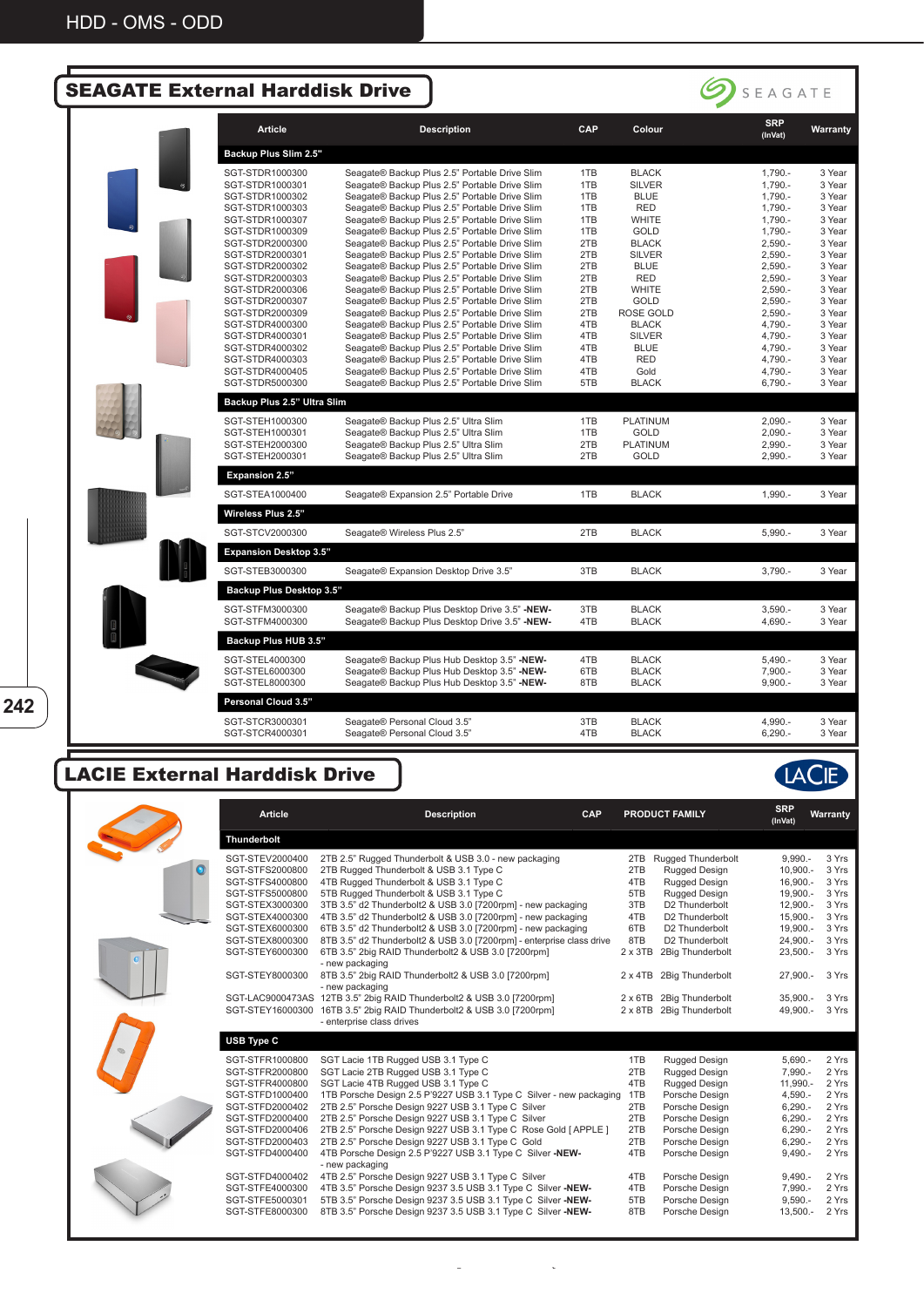|     |                                       |                                                                                                                                                                                                                                                                                                                                                                                                                                                                                                                                                                                                                | <b>SRP</b> |          |
|-----|---------------------------------------|----------------------------------------------------------------------------------------------------------------------------------------------------------------------------------------------------------------------------------------------------------------------------------------------------------------------------------------------------------------------------------------------------------------------------------------------------------------------------------------------------------------------------------------------------------------------------------------------------------------|------------|----------|
|     | Article                               | <b>Description</b>                                                                                                                                                                                                                                                                                                                                                                                                                                                                                                                                                                                             | (InVat)    | Warranty |
|     | TCN-TS1TSJ25MC                        | StoreJet 25MC(Type-C) : Reversible USB Type-C connector [Military-Grade Shock Resistance. 3-Stage shock protection system]<br>1TB StoreJet2.5" MC, Portable HDD                                                                                                                                                                                                                                                                                                                                                                                                                                                | $2,490. -$ | 3 Years  |
|     |                                       | - With the latest USB Type-C cable<br>- Military-grade shock resistance*<br>- SuperSpeed USB 3.0 compliant<br>- Advanced 3-stage shock protection system<br>- Durable anti-shock rubber outer case<br>- Quick Reconnect Button - safely re-enable the removed hard drive without unplugging and reinsertion<br>- Connection Interface : USB 3.0 (backwards compatible with USB 2.0)<br>- Storage Media: 2.5" SATA HDD<br>- Dimensions: 129.5mm x 82.4mm x 20.4mm<br>- Weight: 216g (7.62 oz)                                                                                                                   |            |          |
|     | StoreJet 2.5" M3                      |                                                                                                                                                                                                                                                                                                                                                                                                                                                                                                                                                                                                                |            |          |
|     | TCN-TS500GSJ25M3                      | StoreJet 2.5" (6.35cm) 500GB(SATA)                                                                                                                                                                                                                                                                                                                                                                                                                                                                                                                                                                             | $1,870. -$ | 3 Years  |
|     | TCN-TS1TSJ25M3                        | StoreJet 2.5" (6.35cm) 1TB(SATA)                                                                                                                                                                                                                                                                                                                                                                                                                                                                                                                                                                               | $2,290. -$ | 3 Years  |
|     | TCN-TS2TSJ25M3                        | StoreJet 2.5" (6.35cm) 2TB(SATA)                                                                                                                                                                                                                                                                                                                                                                                                                                                                                                                                                                               | $3,590. -$ | 3 Years  |
| 2TB |                                       | - SuperSpeed USB 3.1 Gen 1 / USB 3.0 compliant<br>- Advanced three-stage shock protection system<br>- Durable anti-shock rubber outer case<br>- Advanced internal hard drive suspension system<br>- Quick Reconnect Button - safely re-enable the removed hard drive without unplugging and reinsertion<br>- Connection Interface : USB 3.1 Gen 1 / USB 3.0<br>- Storage Media: 2.5" SATA HDD<br>- Dimensions: 129.5mm x 82.4mm x 20.4mm (5.10" x 3.24" x 0.80")<br>- Weight: 1TB / 500GB: 216g - 2TB: 230g                                                                                                    |            |          |
|     | StoreJet 2.5" M3B                     |                                                                                                                                                                                                                                                                                                                                                                                                                                                                                                                                                                                                                |            |          |
|     | TCN-TS1TSJ25M3B                       | 1TB StoreJet2.5" M3B, Portable HDD                                                                                                                                                                                                                                                                                                                                                                                                                                                                                                                                                                             | $2,290. -$ | 3 Years  |
|     | TCN-TS2TSJ25M3B                       | 2TB StoreJet2.5" M3B, Portable HDD<br>- Military-grade shock resistance*<br>- SuperSpeed USB 3.1 Gen 1 / USB 3.0 compliant<br>- Advanced three-stage shock protection system<br>- Durable anti-shock rubber outer case<br>- Advanced internal hard drive suspension system<br>- Quick Reconnect Button - safely re-enable the removed hard drive without unplugging and reinsertion<br>- Connection Interface : USB 3.1 Gen 1 / USB 3.0<br>- Storage Media: 2.5" SATA HDD<br>- Dimensions: 129.5mm x 82.4mm x 20.4mm (5.10" x 3.24" x 0.80")<br>- Weight: 1TB / 500GB: 216g - 2TB: 230g                        | $3,590. -$ | 3 Years  |
|     | StoreJet 2.5" M3E                     |                                                                                                                                                                                                                                                                                                                                                                                                                                                                                                                                                                                                                |            |          |
|     | TCN-TS1TSJ25M3E                       | 1TB StoreJet2.5" M3E, Portable HDD                                                                                                                                                                                                                                                                                                                                                                                                                                                                                                                                                                             | $2,290. -$ | 3 Years  |
|     | TCN-TS2TSJ25M3E                       | 2TB StoreJet2.5" M3E, Portable HDD<br>- Military-grade shock resistance*<br>- SuperSpeed USB 3.1 Gen 1 / USB 3.0 compliant<br>- Advanced three-stage shock protection system<br>- Durable anti-shock rubber outer case<br>- Advanced internal hard drive suspension system<br>- Quick Reconnect Button - safely re-enable the removed hard drive<br>without unplugging and reinsertion<br>- Connection Interface : USB 3.1 Gen 1 / USB 3.0<br>- Storage Media: 2.5" SATA HDD<br>- Dimensions: 129.5mm x 82.4mm x 20.4mm (5.10" x 3.24" x 0.80")<br>- Weight: 1TB / 500GB: 216g (7.62 oz) - 2TB: 230g (8.11 oz) | $3,590. -$ | 3 Years  |
|     | StoreJet C3N (USB 3.0) Slim - NEW !!! |                                                                                                                                                                                                                                                                                                                                                                                                                                                                                                                                                                                                                |            |          |
|     | TCN-TS1TSJ25C3N                       | 1TB StoreJet2.5"C3N. Portable HDD                                                                                                                                                                                                                                                                                                                                                                                                                                                                                                                                                                              | $2,290. -$ | 3 Years  |
|     | TCN-TS2TSJ25C3N                       | 2TB StoreJet2.5"C3N, Portable HDD<br>- Utilizing the USB 3.1 Gen 1 / USB 3.0 interface<br>- Housed in an aluminum alloy, the lightweight<br>- Ultra-slim, just 9.95mm<br>- Free download of the exclusive Transcend Elite software<br>- Connection Interface : USB 3.1 Gen 1/USB 3.0<br>- Storage Media: 2.5" SATA HDD<br>- Dimensions: 114.5mm x 78.5mm x 9.95mm (4.51" x 3.09" x 0.39")<br>- Weight: 136g (4.80 oz)                                                                                                                                                                                          | $3,590. -$ | 3 Years  |
|     | StoreJet 35T3(USB3.0) - NEW !!!       |                                                                                                                                                                                                                                                                                                                                                                                                                                                                                                                                                                                                                |            |          |
|     | TCN-TS3TSJ35T3                        | StoreJet 3.5" (8.9cm) 3TB USB3.0                                                                                                                                                                                                                                                                                                                                                                                                                                                                                                                                                                               | $3,790. -$ | 3 Years  |
|     | TCN-TS4TSJ35T3                        | StoreJet 3.5" (8.9cm) 4TB USB3.0                                                                                                                                                                                                                                                                                                                                                                                                                                                                                                                                                                               | 4,990.-    | 3 Years  |
|     | TCN-TS8TSJ35T3                        | StoreJet 3.5" (8.9cm) 8TB USB3.0<br>- USB 3.1 Gen 1 / USB 3.0 and USB 2.0 connection options<br>- Slim vertically-oriented design saves desk space<br>- Fanless low-noise operation<br>- One Touch auto-backup button* / 256-bit AES file & folder encryption*<br>*Transcend Elite software is required to use this feature.<br>- Connection Interface : USB 2.0/3.0<br>- Storage Media: 3.5" SATA HDD<br>- Dimensions: 172.4mm x 152.4mm × 44.8mm (6,79" x 6" x 1,76")<br>- Weight: 1040g (36.68oz)                                                                                                           | $9,890. -$ | 3 Years  |